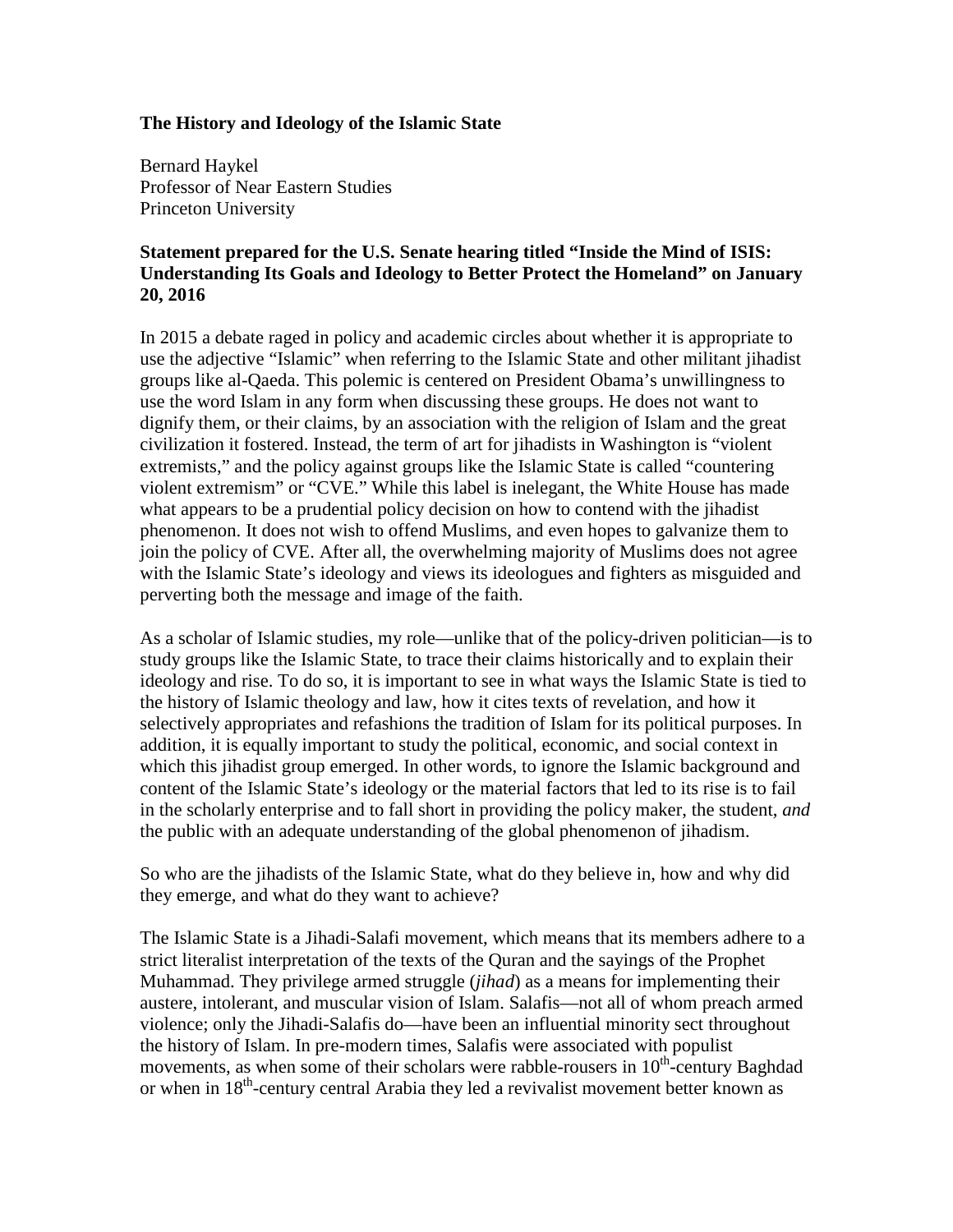Wahhabism (named after the founder of the movement, Muhammad ibn Abd al-Wahhab, who died in 1792).

Modern Salafis often claim that ordinary lay Muslims, whether in the past or the present, have beliefs and practices that are closer to a Salafi conception of the faith because of its "simplicity" and its attachment to a textual literalism that conforms with an "authentic" or "original" Islam. Much of Salafism's appeal lies in such assertions, and those searching for a locus of religious identity in our disenchanted modern world find a fully packaged version of the faith here. This claim, however, is not true on a number of counts, one of which is that in numerical terms most Muslims in pre-modern times were not Salafis; rather, they belonged to such traditional schools of law as Hanafism and were greatly influenced by Sufism—a mystical form of the faith at odds with Salafism—and the cult of dead saints associated with the Sufis. It is nonetheless true that in modern times, Sufism has declined considerably throughout the Islamic world and Salafism does indeed appear to enjoy widespread appeal. What explains this rupture with the past?

Salafism's ideology and worldview has come to the fore in modern times for a variety of reasons. Some of these have to do with the decline in stature of traditional institutions of religious authority as well as the spread of mass literacy and the personal desire of those not trained rigorously in the religious tradition to engage directly with the texts of revelation. Also, an urban middle class has arisen with particular expectations and desires, such as a personal sense of autonomy and a refusal to accept traditional hierarchies of learning and social status. (In this respect, what we see happening in the Islamic world is similar, though by no means identical, to the Protestant Reformation in Europe.) Finally, the funding of religious education by Salafi petro-states like Saudi Arabia has globally spread this literalist and textualist version of the faith.

Some have argued that petro-dollar financing alone explains the rise of Salafism, and if this funding tap was closed, the phenomenon would dissipate. While no doubt important, Saudi Arabia's funding is not a sufficient explanation for this religious revival, nor can it explain how so many Salafis, especially the jihadists among them, are virulent enemies of the kingdom. The blame attached to Saudi Arabia provides an overly simplistic narrative. The spread of Salafi teachings is rooted more in the needs and anxieties of modern Muslims—for greater religious certainty, for example—as well as with the emergence of new forms of authority, than in who is funding what. Moreover, people do not change their core beliefs and traditions purely for pecuniary reasons, and more is surely at stake when this takes place. Furthermore, those who posit the transactional model of Saudi funding for religious change never account for those who take the money but refuse to change or convert. Yemen, for instance, provides many examples of this phenomenon when people have accepted Saudi funding without changing their religious or political orientations.

Salafis principally target other Muslims for not following their version of Islam. They accuse their enemies of corrupting the faith with beliefs and practices that violate the doctrine of the oneness of God by associating other beings or things with Him. Many Muslims, Salafis argue, have become feeble because they have deviated into error and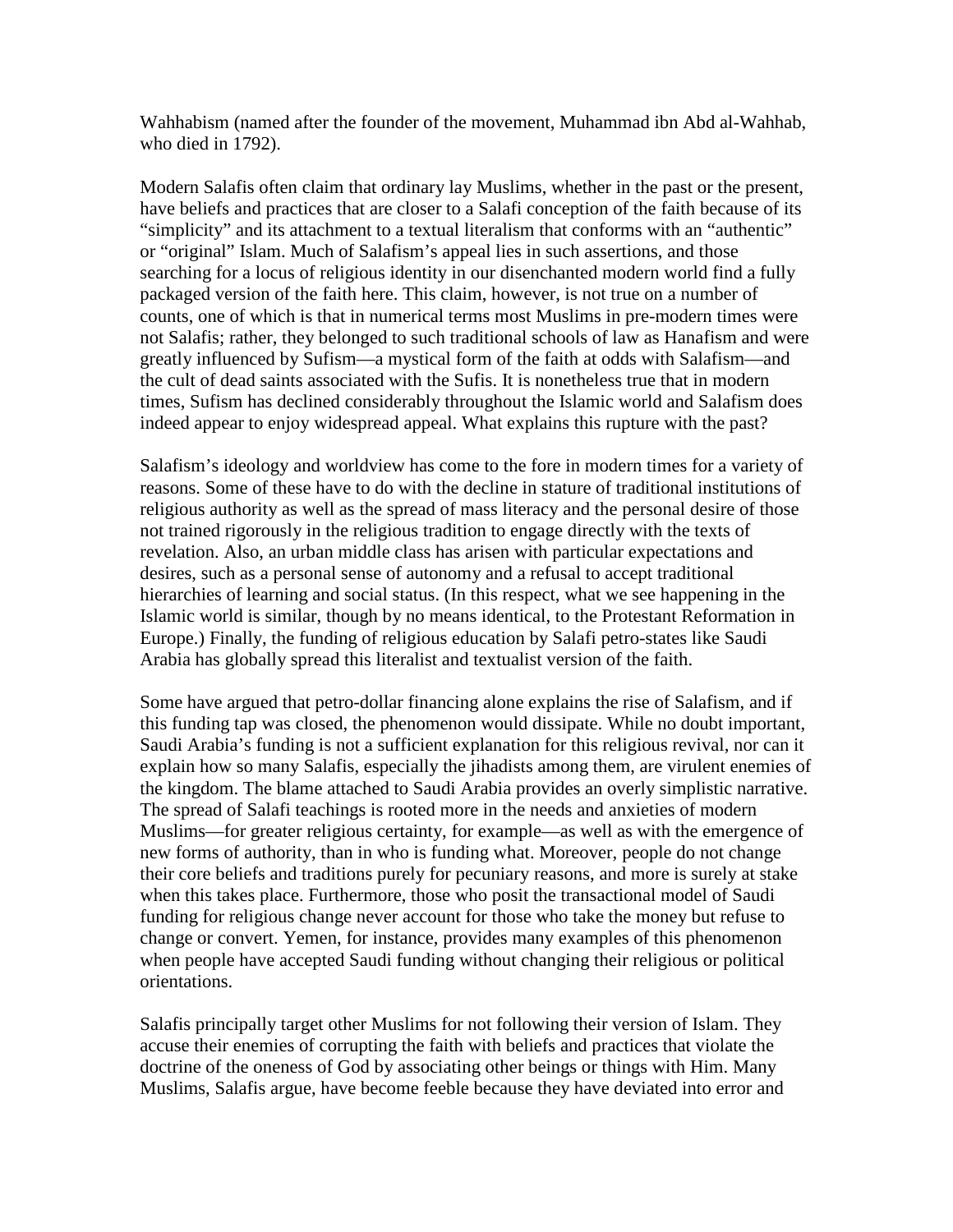lost the "true" message of the faith. Their grievance is about theological issues and the need for reform, but this quickly acquires a political and militant dimension with the Jihadis who are frustrated with the inability to effect change through nonviolent means.

Jihadi-Salafis adhere to an activist doctrine in which they show loyalty toward fellow brethren in the faith and exhibit enmity and militant hatred toward the unbelievers—this is called in Arabic *al-wala' wa-l-bara'*. As a consequence of this, Shia and Sufi Muslims tend to be vilified by Jihadi-Salafis as unbelievers and often suffer violence. Of course, any self-proclaimed Muslim who supports democracy or a system of government Jihadi-Salafis deem to be un-Islamic is equally condemned as an unbeliever. To make their arguments, Jihadi-Salafis cite the most violent verses in the Quran and Hadiths of the Prophet Muhammad, and they also draw selectively on a pre-modern legacy of textual sources and methods of interpretation. By far the most important authority for them is the medieval Syrian scholar Ibn Taymiyyah (d. 1328), whose oeuvre represents an ideological bulwark against non-Salafi heresies. Yet, it must be stressed that Ibn Taymiyyah's teachings were more sophisticated and nuanced than the teachings of those who claim to be his modern heirs in the jihadi community.

In the realm of politics, the Jihadi-Salafis condemn in categorical terms the modern world order because its values and principles are not rooted in Islam but rather in the infidel West. More specifically, according to them, the modern world has stripped God of His sovereignty as the sole lawgiver and also weakened Muslims by dividing them into territorial states whereby citizenship, not faith, is the basis for identity and allegiance. To make matters worse, the rulers of these Muslim-majority countries have been co-opted into this system and ultimately serve the interests of the dominant West. These rulers have thus become "apostates" who must be toppled. How to go about this task is a matter of dispute among the Jihadi-Salafis. Some, like al-Qaeda, argue that attacks against the United States—the superpower that supports these regimes—must be undertaken because they will provoke a military response from the U.S. that will ultimately radicalize Muslims. In contrast, the Islamic State favors controlling territory, building a state, and fomenting a civil war between Sunnis and Shia as the path toward a general radicalization and adoption of its ideology. For the Islamic State, the attack on the West is to be indefinitely deferred until victory locally, in the Arab world, has been accomplished. Lone wolf attacks, however, are encouraged by the Islamic State, and these have increased significantly as its military fortunes have declined of late in the Middle East.

The ultimate goal of the Jihadi-Salafis is to make Muslims as powerful as they once were, before the relatively recent dominance of the West over the globe. To do this, it is not sufficient to educate Muslims about the tenets of the faith; one must engage in acts of violence, both individual and collective, against the enemies. Only by terrorizing the enemy, including through the use of suicide bombing and mass slaughter, enslavement, and beheadings, can victory be attained. In addition, recreating the unitary imperial state of the early Islamic period, the caliphate, is deemed important because it can guide and channel the energies of the community and serve as an ideal around which Muslims can rally. This is one reason why the Islamic State declared itself the caliphate immediately after a series of remarkable military victories in Iraq in the summer of 2014.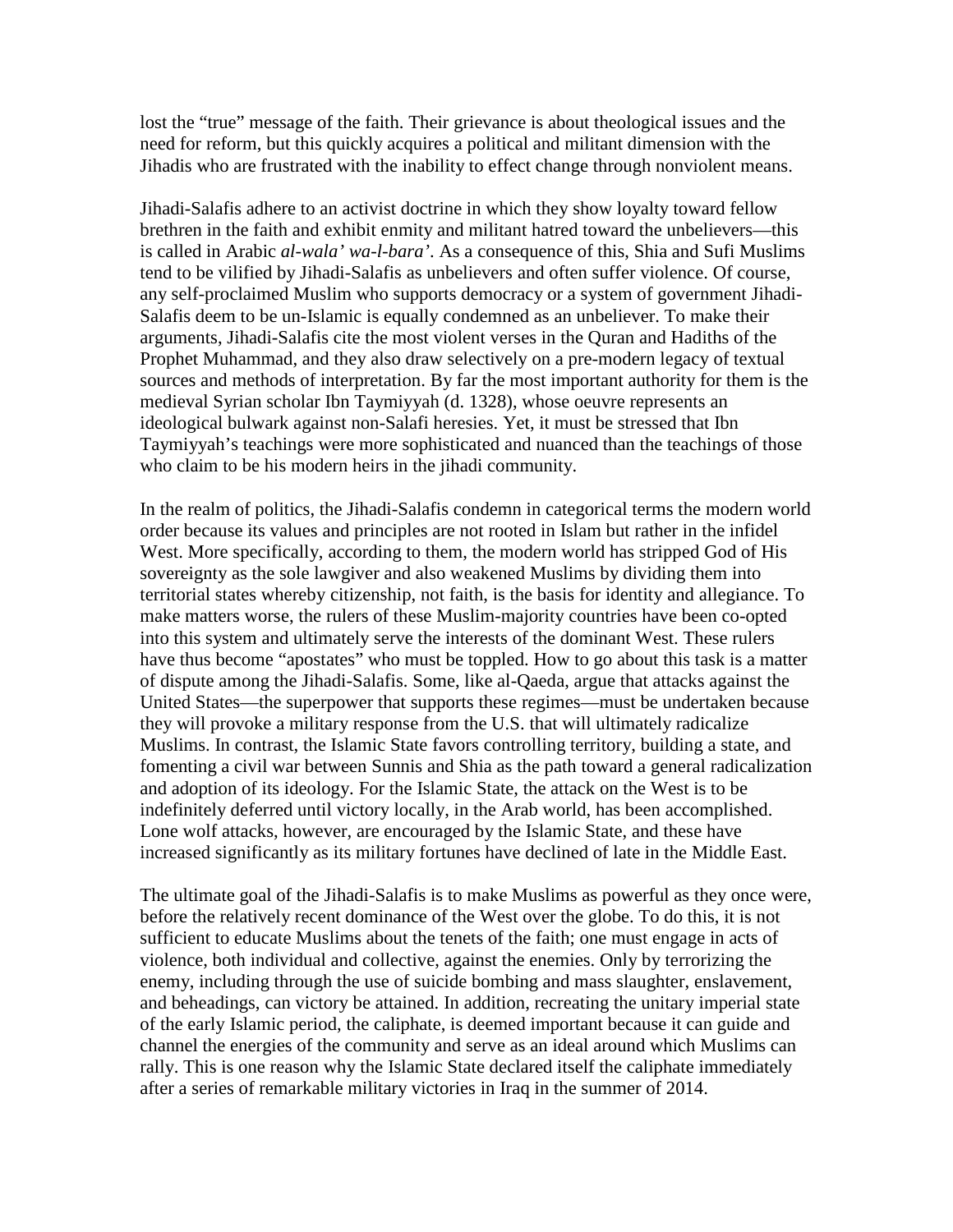The ideology described above is on display in countless online treatises and books written by the ideologues of Jihadi-Salafism. On the Internet, there are learned tomes and sermons by scholars such as Turki al-Binali, a 30-year-old prodigy from Bahrain who defends and elaborates the Islamic State's teachings with rhetorical eloquence and flair. Al-Binali's catechism-like treatises on theology and law are taught to all new recruits before military training is undertaken. But this ideology has become more effective and potent, especially at recruitment, because it is associated with what I label the culture of jihad. Unlike al-Qaeda, the Islamic State's supporters are masterful at producing technically sophisticated videos that are then skillfully distributed through social media applications such as Twitter, YouTube, and Facebook. And these are not just gory beheading clips, but include a cappella chants, poetic odes, scenes of battles interspersed with images of medieval knights on horses, clashing swords, and violent video game scenes. Particular favorites are clips from the movie *Kingdom of Heaven* as well as the video games "Assassin's Creed: Revelations," "Call of Duty," and "Grand Theft Auto." Joining the jihad has become cool and means that one can live in a reality that mirrors a virtuous, and sometimes even a virtual, past, which is a contemporary projection of a time full of righteousness, heroism, and justice. This sentiment is evoked by the so-called female poet of the Islamic State, Ahlam al-Nasr:

Islam has become a fortress again; Lofty, firm and great The banner of God's Oneness is raised anew; it does not bend nor deviate

But no one should be fooled into thinking that the society and state established by the Islamic State is a perfect reproduction of the past, as its ideologues and recruits would want everyone to believe. Many of its practices and beliefs are innovations (e.g., a female-only morality police force) or constitute a distortion in the form of an amalgam of the old and the new (e.g., wantonly destroying archeological sites that represent no threat for the spread of polytheism and idolatry). A question the Islamic State avoids answering is why it should destroy such sites when the virtuous first generation of Muslims, who after all conquered these territories in the  $7<sup>th</sup>$  century, did not see fit to do so. Finally, much has been made of the apocalyptic or millenarian character of the Islamic State's ideology. The argument is that the Islamic State is a harbinger of the end times in which the Muslims would be ultimately victorious over the forces of evil and unbelief. This aspect of the ideology is used for purely propaganda and recruitment purposes and is not to be taken seriously. A couple of factors guide my thinking here. Why is the Islamic State's English language magazine called Dabiq, a place in Syria in which one of the battles of the apocalypse takes place, whereas no such allusions are made so explicitly in its Arabic publications? Also, and more important, why does the Islamic State expend effort and funds in building state institutions, as it has been doing in both Syria and Iraq, when the end is nigh?

Thinking of the Islamic State in purely ideological terms offers only a partial explanation of the jihadist phenomenon in Iraq and Syria. To understand its emergence and appeal, one also has to look at the brutal political, economic, and social realities of the modern Middle East. Perhaps the most important factor in this regard has been the U.S. invasion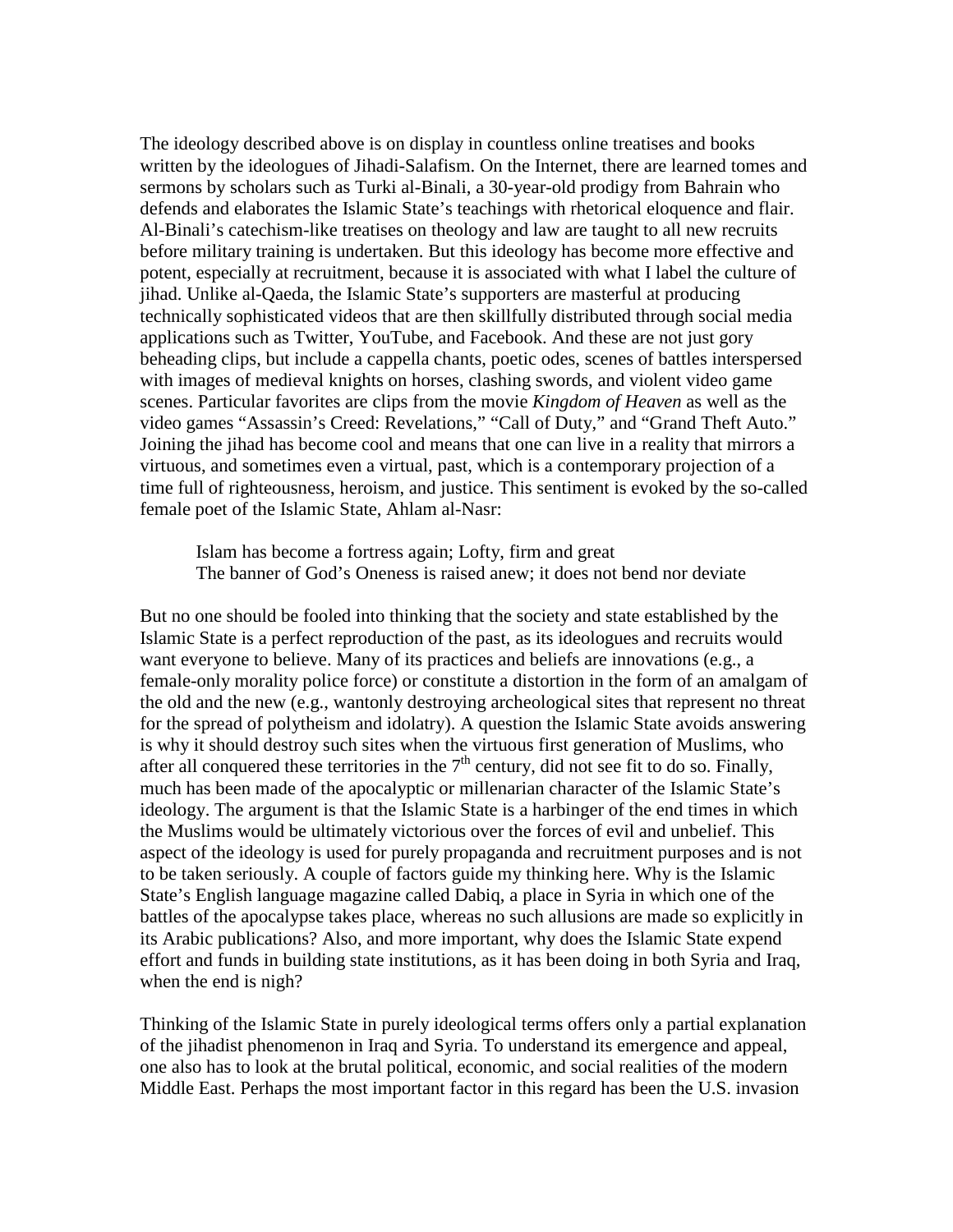of Iraq in 2003. This assault on, and reconfiguration of, Iraq effectively disenfranchised the once dominant Sunnis and imposed a political system in which the majority Shia Arab population became the new masters of the country. Under the leadership of Nouri al-Maliki, the former Shia prime minister from 2006 until 2014, the Iraqi state pursued a sectarian agenda that marginalized and persecuted the Sunnis. In response, the Sunnis became radicalized and turned to the ideology of Jihadi-Salafism, with its virulent anti-Shia stance, as the path for resisting the new political order. The Sunni transformation toward militant Islamism was gradual and was aided by the Arab Spring uprisings of 2011, which quickly sowed violence and chaos in neighboring Syria. The Syrian Sunnis—some 70 percent of the country's population—had also been politically marginalized and since 2011 were being brutalized by the Damascus government, which is identified as Shia. The ruling Assad family, and most of its military and intelligence forces, belongs to a Shia sect called the Alawis or Nusayris. The Islamic State represents the merging of significant elements from the Iraqi and Syrian Sunni communities, with the aim of toppling the regimes in Damascus and Baghdad.

There are several other factors that also contribute to the Islamic State's appeal and help it draw recruits from across the Arab world, the source of most of its soldiers. Virtually every Arab country is ruled by a corrupt and unaccountable regime that practices coercion to obtain consent from the governed. These regimes have hollowed out their societies by deliberately destroying most forms of civic association, seeing in these potential sources of organized opposition to their rule. And the population in all Arab countries is very young, often with 60 percent under the age of 30—referred to as the youth bulge. Unemployment rates are high, and merit and competence are rarely rewarded. Obtaining work and advancement is often due to being connected to the right patronage network, a system that is referred as clientelist. The state is often the dominant employer and economic actor in society, and inability to obtain a job in the public sector dooms one to a precarious existence. Without employment, finding a marriage partner becomes very difficult, which delays the possibility of starting a family.

These economic impediments to development, both personal and societal, affect Arab populations that now have access to information through communication technologies such as the Internet and satellite television. Arabs know and see for themselves that other populations, in China or India for example, have it much better. This knowledge generates expectations, but for many individuals, it also causes considerable personal frustration and even hopelessness that they might ever improve their lot in life under the existing political systems. And to make matters even worse, the Arab world has four failed states (Libya, Syria, Iraq, and Yemen) in which all semblance of order has broken down. The Islamic State offers a utopian alternative, and its propaganda trumpets a social order that is just and moral and in which corruption is severely dealt with. A number of videos, for example, display Islamic State soldiers and officials being crucified for stealing.

The phenomenon of the Islamic State is multifaceted and its appeal is not straightforward. Its distinctive interpretation of Islam—the ideology of Jihadi-Salafism—cannot on its own explain its rise and relative success, nor can the political and economic realities of